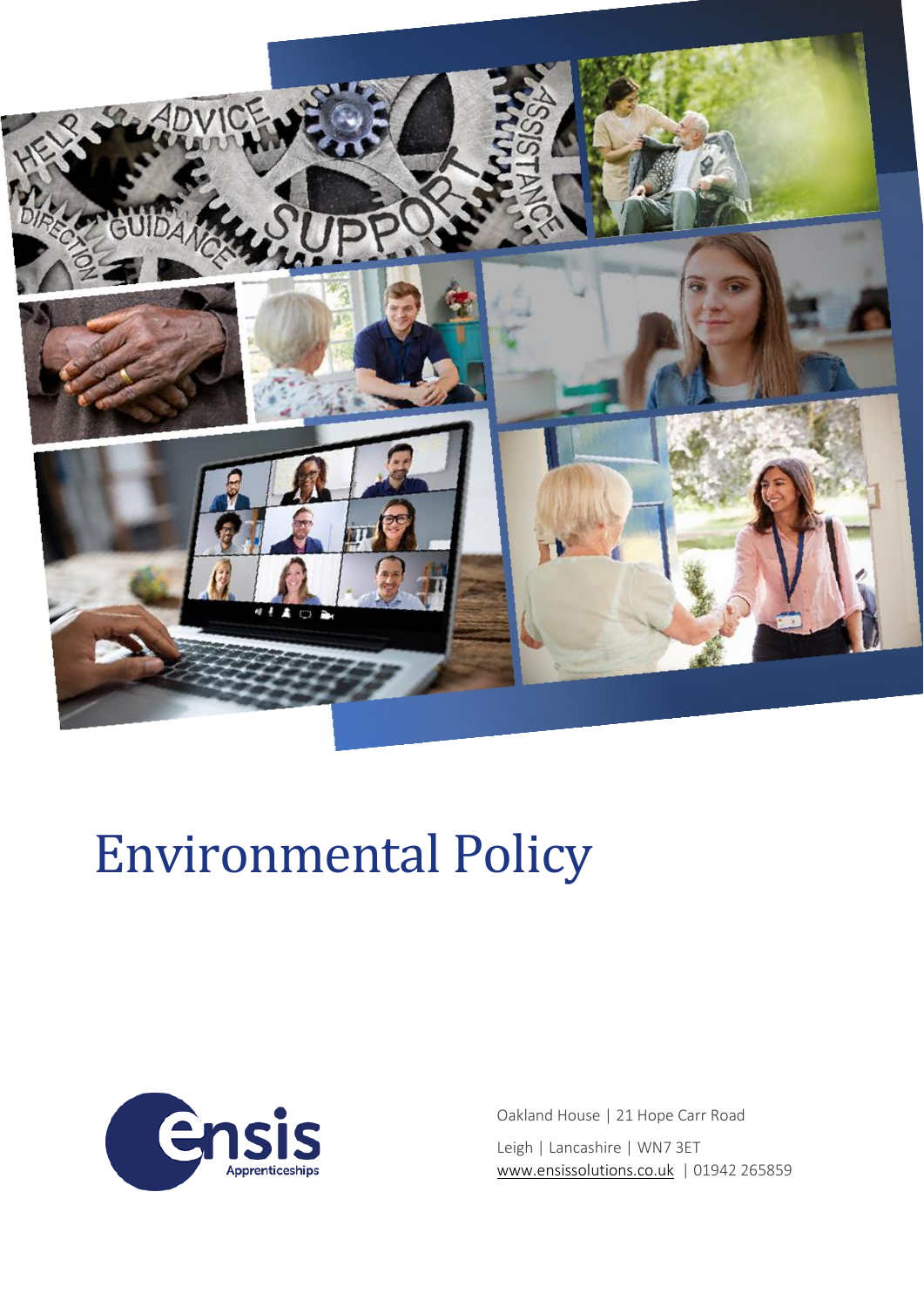

### Document Details

| <b>Policy Title:</b>       | <b>Environmental Policy</b> |
|----------------------------|-----------------------------|
| Date:                      | 15.02.2022                  |
| Version:                   | V7                          |
| Prepared By:               | Katie Thornton              |
| <b>Quality Assured By:</b> | <b>Stuart Crosby</b>        |
| <b>Authorised By:</b>      | <b>Stuart Crosby</b>        |

# Document History

| Version        | Date       | Editor         | <b>Reason for Changes</b> |
|----------------|------------|----------------|---------------------------|
| V <sub>2</sub> | 01.09.16   | John Stirling  | Policy review             |
| V3             | 06.11.17   | John Stirling  | Policy review             |
| V4             | 08.11.18   | John Stirling  | Policy review             |
| V <sub>5</sub> | 23.12.19   | John Stirling  | Policy review             |
| V6             | 11.12.20   | John Stirling  | Policy review             |
| V <sub>7</sub> | 15.02.2022 | Katie Thornton | Policy review             |
|                |            |                |                           |

## Other Linked Policies

| <b>Policy Title</b>                          |  |
|----------------------------------------------|--|
| Health, Safety and Wellbeing Policy          |  |
| <b>Business Continuity Plan</b><br>$\bullet$ |  |
| <b>IT Policy</b>                             |  |
| <b>Expenses and Accommodation Policy</b>     |  |
|                                              |  |
|                                              |  |
|                                              |  |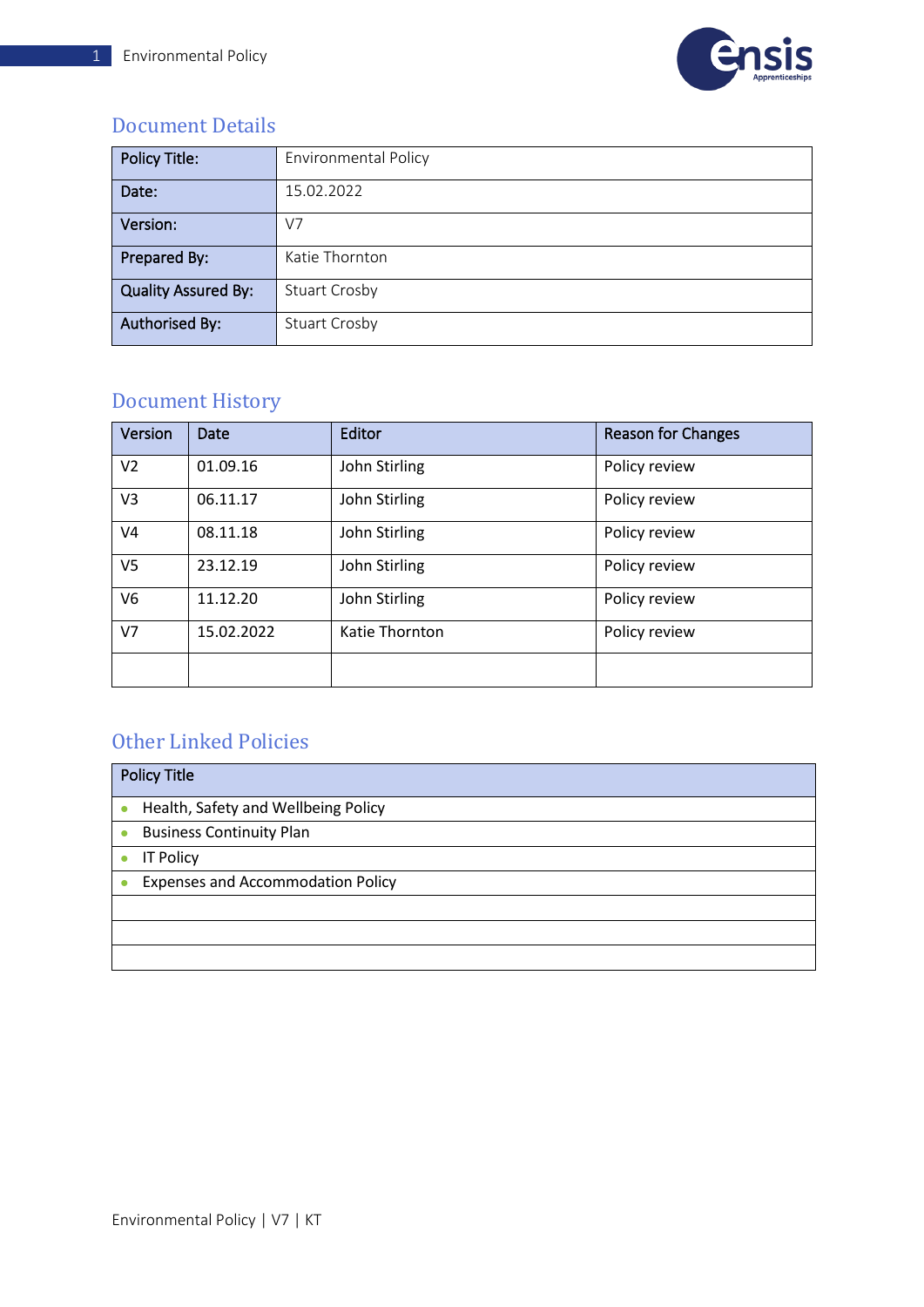

# Commitment and Vision

Ensis Solutions are a private training provider working in the public and private sectors and believe that businesses are responsible for achieving good environmental practice and operating in a sustainable manner.

We recognise that our activities have an impact on the environment in terms of the use of raw materials, emissions to air and water and waste generation, and seek to minimise this as far as is reasonably practicable. We are therefore committed to reducing our environmental impact and continually improving our environmental performance as an integral and fundamental part of our business strategy and operating methods.

It is our priority to encourage our customers, suppliers, and all business associates to do the same. Not only is this sound commercial sense for all; it is also a matter of delivering on our duty of care towards future generations.

Ensis Solutions are committed to:

- Continual improvement in its environmental performance.
- Preventing pollution.
- Compliance with all environmental legislation, regulations, and codes of practice relevant to the industry sector in which it operates.
- Become as close to a net zero organisation as possible by 2030

### Policy Commitments

We are committed to conducting our activities and operations in ways that protect the environment and prevent pollution. In support of this we commit to:

- Meet and, where appropriate exceed all relevant UK, European and international legislation, regulatory requirements, and other compliance obligations
- Make efficient use of natural resources by conserving energy and water, minimising waste, and recycling where possible.
- Meet its duty of care requirements in relation to waste by ensuring the safe keeping, transportation and subsequent recovery or disposal of waste.
- Use recycled construction materials whenever these can be commercially justified.
- Keep transport use to a minimum by use of smart delivery planning and implementation and regularly service vehicles to maintain their efficiency.
- Work with suppliers to ensure they recognise and reduce the environmental impact of  $-$ their products and transportation.
- Actively promote the use of recycled materials.
- Establish systems for the prevention of pollution at sites.
- Keep sites clean and tidy to ensure minimum disturbance to clients and neighbours.
- Liaise with the local community to minimise disruption to the local environment.
- Encourage members of staff to feedback to management about the company's environmental performance.
- Raise awareness and ensure that all employees and students know their overall environmental responsibilities